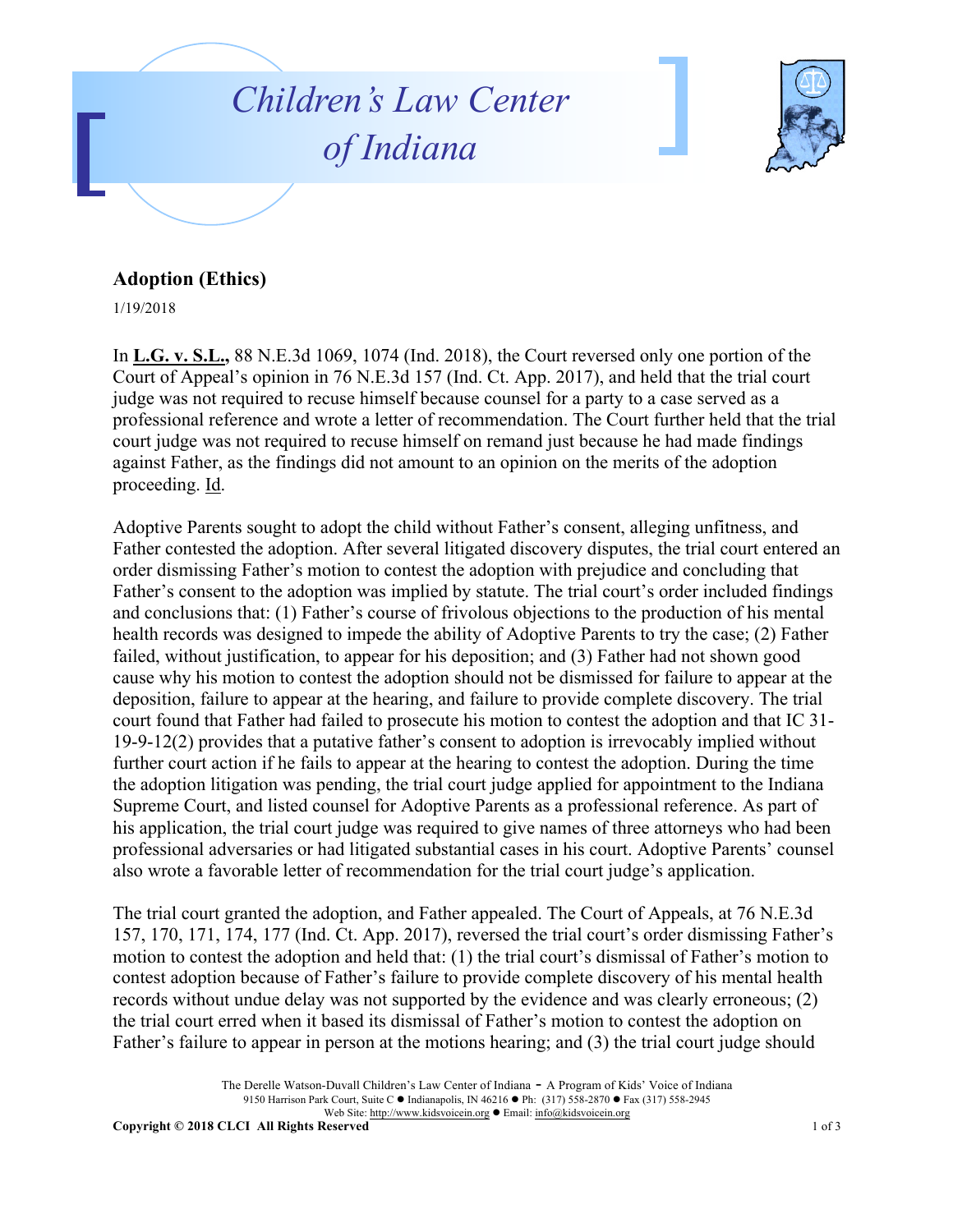recuse himself upon remand. The Indiana Supreme Court granted transfer, but only for the limited purpose of vacating the section of the Court of Appeals opinion addressing the issue of whether the trial court judge should recuse himself upon demand. L.G., 88 N.E.3d at 1070 (Ind. 2018).

**The trial court did not abuse its discretion by denying Father's Motion to Reuse Judge, which was based on opposing counsel to Father writing a letter of recommendation and serving as a professional reference for the trial court judge.** Id. at 1071, 1073. Indiana Trial Rule 79(C) provides that certain relationships that are familial in nature can disqualify a judge and require the recusal of the judge. Id. Indiana Code of Judicial Conduct Rule 1.2 provides that a judge must act in all times in a manner that promotes public confidence in the judiciary, and requires that a judge avoid all impropriety and appearance of impropriety. Id. Lastly, Rule 2.11 requires that judge disqualify himself or herself in a proceeding when the judge's impartiality might reasonably be questioned. Id. Comment 1 to this Rule explains that a judge is disqualified whenever his or her impartiality might reasonably be questioned, even if the situation does not fit under the named provisions in the rule. Id. While case law holds that the mere appearance of bias and partiality may require recusal if an objective person with knowledge of the circumstances would have a rational basis for doubting a judge's impartiality, the Court opined that the facts of this case were different from prior case law. Id. at 1071-2. The Court noted that this was not a partisan election, it was a merit-based selection process, and the letter of recommendation from the attorney was a fulfillment of the requirement that a reference be submitted from an attorney who had litigated in front of the judge. Id. at 1072. The Court also noted a non-precedential case, Indiana Gas Co. v. Indiana Fin. Auth., 992 N.E.2d 678 (Ind. 2013), where Judge Massa stated that it would be disabling to the Court if every time a "friend" appeared before the Court as a lawyer, judges were required to recuse themselves. L.G. at 1072. The Court ultimately concluded that the attorney's kind and flattering recommendation letter for the trial court judge was not enough to require recusal for the following reasons: (1) such a policy would be disabling to courts; (2) the suggestions that the trial court judge was prejudiced in some manner was based on mere speculation; and (3) recusal was not required by the Indiana Trial Rules or the Indiana Code of Judicial Conduct. Id. at 1072-3.

**The trial court judge was not required to recuse himself on remand merely because he had ruled against Father; adverse rulings and findings of fact by a trial court are not a sufficient reason to believe a judge has a personal bias or prejudice.** Id. at 1073. The Court noted prior case law establishes that personal bias or prejudice cannot be automatically assumed from adverse ruling by a trial court judge, such that recusal is required upon remand. Id. The Court also opined that the law assumes that judges are unbiased, and specifically that Indiana courts assume that judges have the ability to remain impartial and objective, even if they have been exposed to information which could otherwise prejudice lay persons. Id. In order to overcome this presumption, a party must establish that the judge has personal prejudice regarding a party, and this prejudice only exists where there is "an undisputed claim or the judge has expressed an opinion on the merits of the controversy before him." Id. In L.G., the trial court noted that it found Father to not be a credible witness, and consequently, the Court of Appeals opined in its order that the trial court judge should recuse himself due to lack of impartiality. Id.